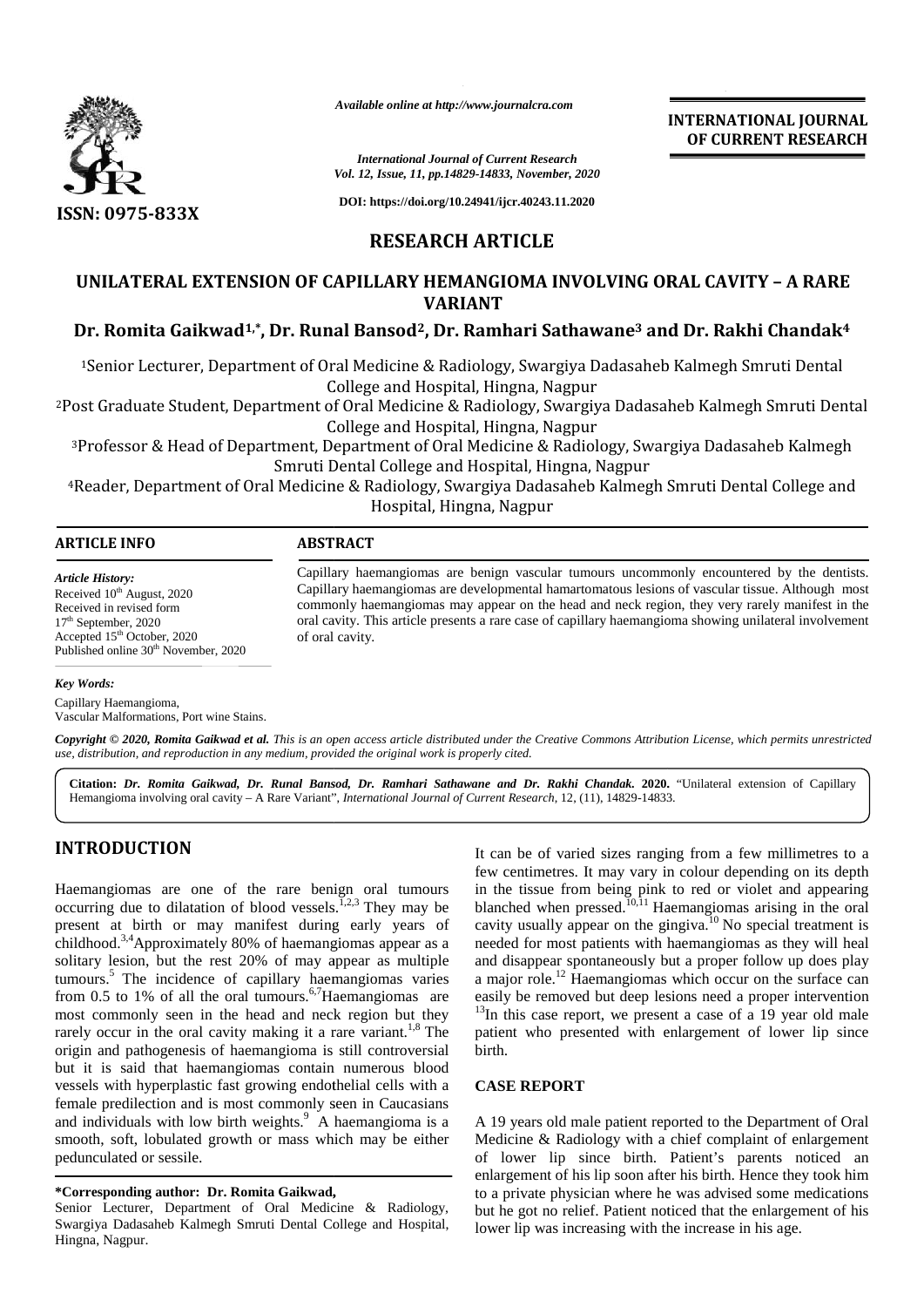Hence, patient went to a private physician 2-3 yrs back, where debulking of the enlargement of his lower lip was done. Further, 1 year post surgery, there was similar enlargement involving his lower lip, which was slowly increasing in size since then. There was no history of lip bitting. There was no relevant history of any other systemic diseases and his past dental history was not contributory. On extra oral examination, port wine stain was present on the skin of left side of lower side of face extending posterior to the ear & on the neck involving the upper part of left side of chest. (Figure 1) Patients face was bilaterally symmetrical and no abnormality was present in the temporomandibular joint. His lower lips were everted and incompetent due to diffuse swelling on lower lip. (Figure 2) On inspection, the swelling was diffused and extended anteroposteriorly from right corner of mouth to left corner of mouth & superoinferiorly from vermillion border of lip to the depth of labial vestibule. Swelling was reddish pink in colour with well-defined edges, surface was lobulated and indentations of upper lip were present on the swelling. On palpation, the swelling was non-tender, compressible, soft with well-defined borders, pulsations were felt on swelling and surface texture was rough. No discharge was present from the swelling.



**Figure 1. Showing port wine stain on the skin of left side of lower side of face extending posterior to the ear & on theneck involving the upper part of left side of chest**



**Figure 2. Everted and incompetent lower lip due to diffuse swelling**



**Figure 3. Showing spacing in the maxillary and mandibular anterior teeth**

On intraoral examination, the hard tissue examination revealed presence of all permanent teeth. Spacing was seen between maxillary and mandibular anteriors (Figure 3). The gingivaappeared pale pink in color, with a scalloping contour, consistency was firm and resilient and there was generalized bleeding on probing of gingiva. Gingival recession was seen with maxillary anteriors. A provisional diagnosis of capillary haemangioma was made due to its clinical appearance and its growth involving the left side of face, back of the ear, neck, upper part of chest, lower lip, labial mucosa, floor of mouth, left side of soft palate, pharyngeal mucosa, ventral surface of tongue, buccal mucosa, alveolar mucosa on right & left side of mouth.



#### **Figure 4. (A) papules on leftbuccal mucosa, (B)reddish papules on the lower labial mucosa, (C)reddish papules on left side of soft palate & pharyngeal mucosa, (D) papules on upper labial mucosa, (E) papules on right buccal mucosa**

Patient was advised further investigations including PA Skull and MRI of head  $&$  neck region. PA skull did not show any significant findings. (Figure 7A) Post contrast MRI scan revealed a significant swelling of lower lip showing enhanced soft tissue (Figure 7B)The lower lip showed significant enhancement as compared to the rest of the soft tissues of face with vascular supply appearing to come from the facial artery. This may represent a slow flow vascular malformation.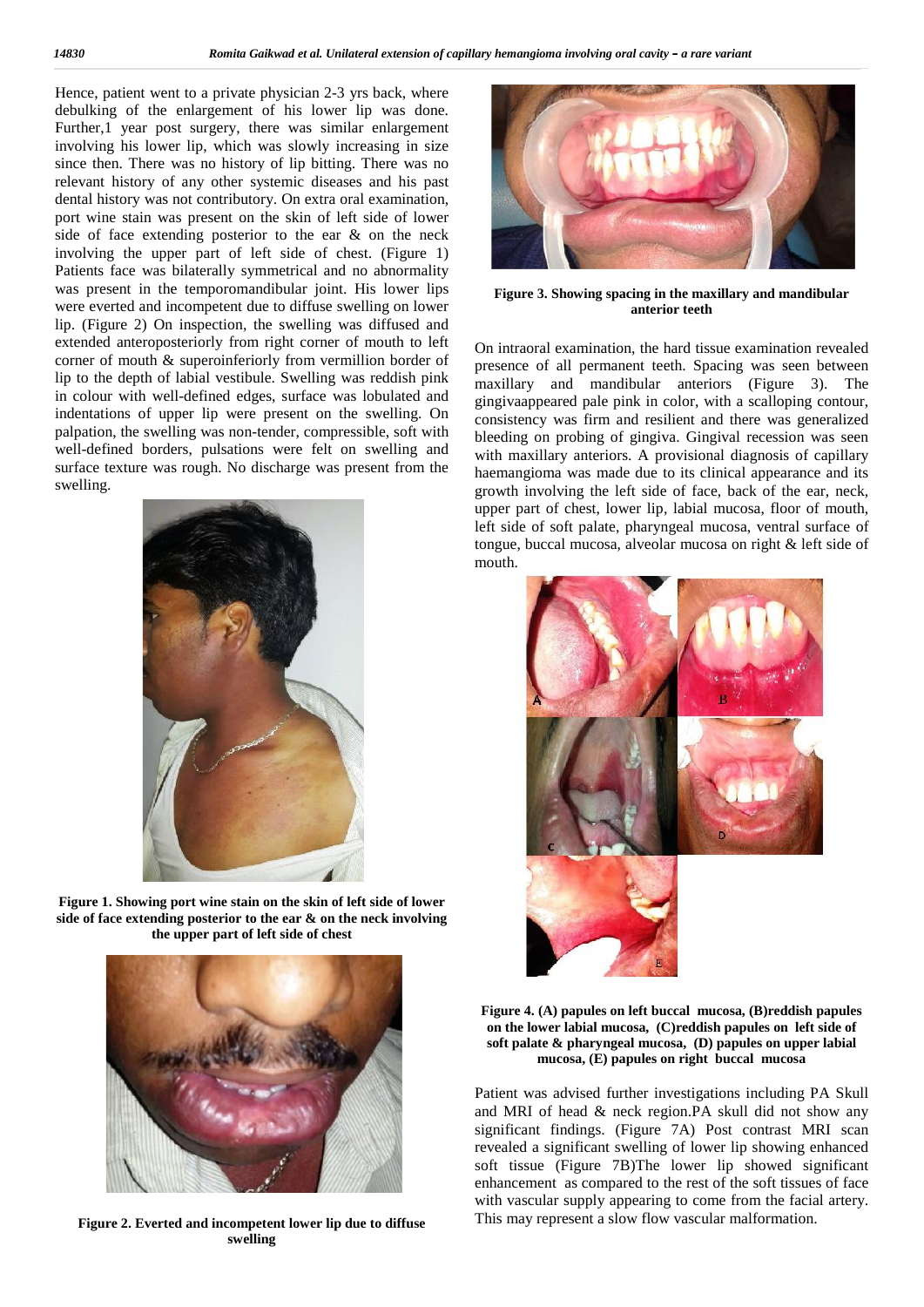

**Figure 5. (A) showing diffuse swelling on leftside of ventral surface of the tongue, (B) Reddish discoloration on floor of mouth, (C) Melanotic pigmentation seen over palate.**



**Figure 6. Reddish discolouration on (A)left lower buccal vestibule. (B) lower labial vestibule, (C) right lower buccal vestibule**



**Figure 7. (A) PA skull showing no significant radiographic findings. (B) MRI scan showing significant swelling of lower lip with enhanced soft tissue within on post contrast examination**

Hence a final diagnosis of Capillary Haemangioma was made on the basis of clinical and radiographic findings. Therefore, for esthetic correction a surgical treatment plan was planned for the patient which involved surgical debulking of lower lip. The patient was followed up regularly. On soft tissue examination, reddish papules were seen on the lower labial mucosa, left buccal mucosa, soft palate & pharyngeal mucosa on the left side of mouth (Figure 4A,4B,4C,4D,4E) The tongue appeared to be deviated on the right side with a normal dorsal surface.

However, the ventral surface of the tongue showed diffuse swelling on left side which was reddish in color, soft in consistency & non tender on palpation. Reddish discoloration was seen on the floor of mouth (Figure 5A, 5B, 5C, 5D). Reddishdiscoloration was also seen on alveolar mucosa of the lower labial vestibule and over right & left lower buccal vestibule (Figure 6A, 6B).

### **DISCUSSION**

The word haemangioma is derived from a Greek word termed, haem- 'blood', angio –'vessel', oma-'tumour'.<sup>3</sup> One of the most common congenital abnormalities are vascular lesions.14,15Haemangiomas occur as solitary lesions in 80% of cases. The female to male ratio of capillary hemangioma is 3:1 and is commonly seen in Caucasians individuals. <sup>16</sup> Though the exact etiology of hemangioma is not known, it is believed by some of the authors and researchers that it is not a true lesion, but rather a hamartoma or some kind of a developmental anomaly. There are two types of vascular lesions namely haemangiomas and vascular malformations.<sup>3</sup>Haemangioma is a term which may be used to describe large number of vasoformative tumours. These are benign proliferation of blood vessels. Oral capillary haemangiomas lack a definitive criteria for the diagnosis and treatment.<sup>18</sup>Though benign these vascular tumours can cause disfigurement and life threatening issues. Haemangiomas are considered to be benign tumours of infancy (7%), affecting approximately 12% of whites, but rarely affecting individuals with dark skin. The incidence of intraoral capillary haemangiomas is extremely rare and may vary from 0.5-1.0% of all intraoral tumours.<sup>22, 23, 24</sup>

Nayouki Matsumoto et al., when studied 31 cases of intra oral capillary haemangioma found that most lesions of haemangioma were located on the buccal mucosa (45.2%), the tongue  $(35.5\%)$ , lip  $(9.7\%)$ , gingiva  $(6.5\%)$ , and palate  $(3.2\%)$ <sup>25.</sup> Haemangiomas can be classified into three types: capillary haemangioma, cavernous haemangioma and mixed haemangioma. Out of the three variants of haemangioma, capillary haemangioma is commonly seen in the head and neck region, however, its occurrence in the oral cavity is very rare. Capillary haemangiomas contain small capillaries lined by endothelial cells drowned in a connective tissue stroma showing a rapid phase of growth following gradual involution.<sup>19, 20</sup>, <sup>21</sup> Clinician may face a diagnostic dilemma while diagnosing a haemangioma as it may mimic other conditions clinically, radiologically as well as histopathologically. Since many years,clinicians have remained confused due to the vascular anomalies of head and neck region as a result of which they have faced difficulty in doing studies and have failed to derive a proper diagnosis and proper treatment plan. The differential diagnosis of haemangiomas includes pyogenic granuloma, peripheral giant cell granuloma, chronic inflammatory hyperplasia, epulis granulomatosa and squamous cell carcinoma.<sup>26</sup> Pyogenic granuloma most commonly affects the gingiva and is of two types when classified histologically as Lobular Capillary Haemangioma (LCH) type and the non- LCH type. The LCH type is characterised by proliferation of blood vessels organized in aggregates of lobules while the non-LCH typeof pyogenic granuloma is characterised by vascular proliferation that may resemble a granulation tissue. Since Capillary Haemangioma and Pyogenic Granuloma possess similar clinical characteristics, it's very important to take a biopsy of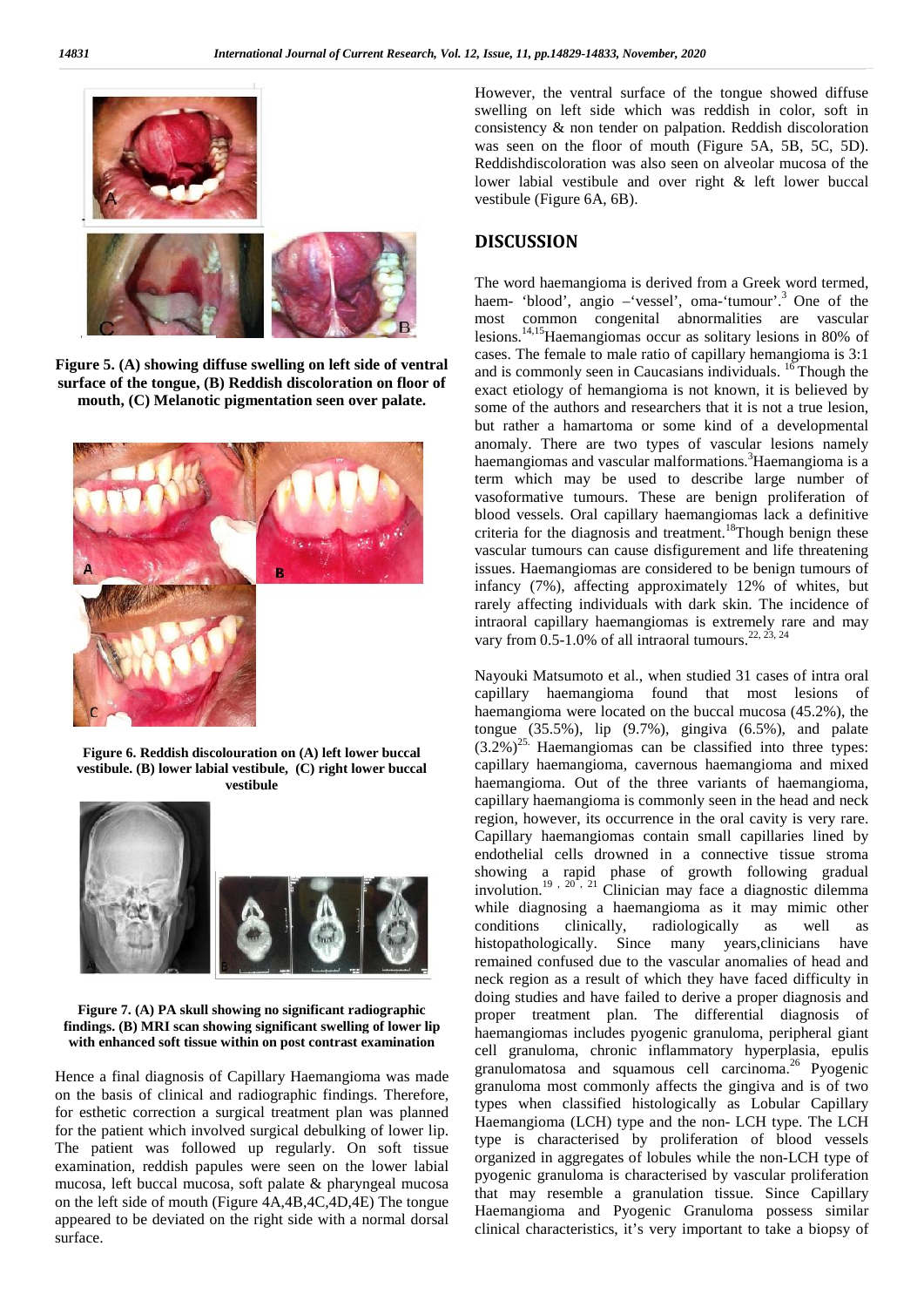the lesion in order to come to a proper definitive diagnosis. The management of oral haemangiomas is dependent on various factors like the age of the patient, the area of occurrence and involvement of the lesion, size of the lesion and clinical aura of haemangioma.<sup>27</sup> Surgical excision with or without ligation of blood vessels along with embolization remains the treatment of choice for treating oral haemangiomas.<sup>28</sup> Though some recent treatment modalities 9. have also been developed which includes use of Nd:YAG laser, steroid therapy, electrosurgery,  $CO<sub>2</sub>$  laser, cryosurgery and use of sclerosing agents. The risk of profuse intraoperative and postoperative bleeding must be taken into consideration while treating surgically. The case discussed in this case report is of significance as there was unilateral involvement of the head and neck region along with involvement of the oral cavity making it a rare entity. In the present case, there was a gradual increase in the size of the lesion with increase in the age of the patient. There was diffuse non tender swelling on the lower lip.The lesions of haemangioma were manifested in the lower labial mucosa, left buccal mucosa, soft palate and the pharyngeal mucosa on the left side in this case. There was diffuse swelling on the ventral surface of the tongue on the left side along with reddish colour of the mucosa. The floor of the mouth and the palate were also affected. Port wine stain were seen over the skin on the left side of the head and neck region making it unilateral in appearance. The patient was advised to undergo some radiologic investigations which included PA skull and MRI scan. On MRI findings, swelling was noted over the lower lip area and enhancement as compared to rest of the soft tissues of the face with vascular supply appearing to come from the facial artery. In this case debulking of the lower lip along with aesthetic correction was advised to the patient along with a proper follow up. No recurrence is reported till date.

#### **Conclusion**

Oral capillary haemangiomas are quite rare and hence the dental surgeons must be aware about the risks associated while diagnosing and treating a patient of haemangiomas. There may be profuse bleeding intraoperatively and postoperatively and hence it is of utmost importance to keep in mind the complications and to treat haemangiomas accordingly.

### **REFERENCES**

- 1. Nazeri R, Ghaiour M. Management of an elevated softtissue lesion with diagnosis of capillary hemangioma. SRM Journal of Research in Dental Sciences. 2018 Jan 1;9(1):48.
- 2. Kripal K, Rajan S, Ropak B, Jayanti I. Cavernous hemangioma of the tongue. Case reports in dentistry. 2013 Aug 31;2013.
- 3. Satish V, Bhat M, Maganur PC, Shah P, Biradar V. Capillary hemangioma in maxillary anterior region: A case report. International journal of clinical pediatric dentistry. 2014 May;7(2):144.
- 4. Purkait SK. Essentials of oral pathology. 3rd ed. Jaypee Brothers Medical Publishers Pvt Ltd; 2011. pp. 120–121
- 5. Neville, Damm, Allen CM, Bouquot JE. Oral and maxillofacial pathology. 2nd ed. India: Elsevier Publication; 2002. pp. 467–471.
- 6. Parimi S, Kubbi JR, Tipirisety S, Kalepu VK. Intraoral capillary haemangioma: A rare case report. JIAOMR ,2016 Jul 1;28(3):296.
- 7. Kumari VR, Vallabhan CG, Geetha S, Nair MS, Jacob TV. Atypical presentation of capillary hemangioma in oral cavity- A case report. J Clin Diagn Res 2015;9:26-8
- 8. Kocer U, Ozdemir R, Tiftikcioglu YO, Karaaslan O. Soft tissue hemangioma formation within a previously excised intraosseous hemangioma site. J Craniofac Surg 2004;15:82-3
- 9. Hemangioma Investigator Group, Haggstrom AN, Drolet BA, Baselga E, Chamlin SL, Garzon MC, *et al.* Prospective study of infantile hemangiomas: Demographic, prenatal, and perinatal characteristics. J Pediatr 2007;150:291-4.
- 10. Yoon RK, Chussid S, Sinnarajah N. Characteristics of a pediatric patient with a capillary hemangioma of the palatal mucosa: A case report. Pediatr Dent 2007;29:239-42.
- 11. Mueller BU, Mulliken JB. The infant with a vascular tumor. Semin Perinatol 1999;23:332-40.
- 12. Santin GC, Guimarães KS, de Oliveira SS, da Silva RA, Nelson-Filho P, Palma-Dibb RG, *et al.* Consequences of facial hemangioma with regard to dental treatment. Contemp Clin Dent 2017;8:185-7.
- 13. Açikgöz A, Sakallioglu U, Ozdamar S, Uysal A. Rare benign tumours of oral cavity – Capillary haemangioma of palatal mucosa: A case report. Int J Paediatr Dent 2000;10:161-5
- 14. Werner JA, Dunne AA, Folz , Rochels R, Bien S, Ramaswamy A. Current concepts in the classification, diagnosis and treat- ment of haemangiomas and vascular malformations of the head and neck. Eur Arch Otorhinolaryngol. 2001;258:141–149.
- 15. Garzon MC, Enjolras O, Frieden IJ. Vascular tumours and vas- cular malformations: evidence for an association. J Am Acad Dermatol. 2000;42:275–279.
- 16.Braun IF, Levy S, Hoffman J. The use of transarterial microembo- lization in the management of haemangiomas of the perioral region. J Oral Maxillofac Surg. 1985;43:239–248.
- 17. Shafer WG, Hire MK, Levy BM. A textbook of oral pathology. 4th ed. Philadelphia: WB Saunders Co; 1983. pp. 154–157.
- 18. da Silva WB, Riberio AL, de Menezes SA, de Jesus Viana PInherio J, de Melo Alves-Junior S. Oral capillary haemangioma: a clinical protocol of diagnosis and treatment in adults. (PMID: 24263242) Oral Maxillofac Surg. 2013 Nov 22;
- 19.Bayrak S, Dalci K, Tansel H. Capillary hemangioma of the palatal mucosa: Report of an unusual case. SÜ Dishek Fak Derg. 2010;19:87–89.
- 20. Chen YK, Lin LM, Huang HC, Lin CC, Yan YH. A retrospective study of oral and maxillofacial biopsy lesions in a pediatric population from southern Taiwan. Pediatr Dent. 1998;20:404–10.
- 21. Neville BW, Damm DD, Allen CM, Bouquot JE. Oral & Maxillofacial Pathology. 2nd edition. Philadelphia: Saunders; 2002. pp. 390–92.
- 22. Schoen FJ, Vessels B. Robbins and Cotran: Pathological basis of disease. 7th edition. Philadelphia: Saunders; 2004. pp. 511–54. In: Kumar V, Abbas AK, Fausto N.
- 23. Dahlin DC, Unni KK. Bone tumours: General aspects and data on 542 cases. Vol. 14. Springfield III: 1986. pp. 3–17.
- 24. Yih WY, Ma GS, Merrill RG, Sperry DW. Central hemangioma of the jaws. J Oral Maxillofac Surg. 1989;47:1154–60.
- 25. Matsumoto N, Tsuchiya M, Nomoto S, Matsue Y, Nishikawa Y, Takamura T, et al. CD105 expression in oral